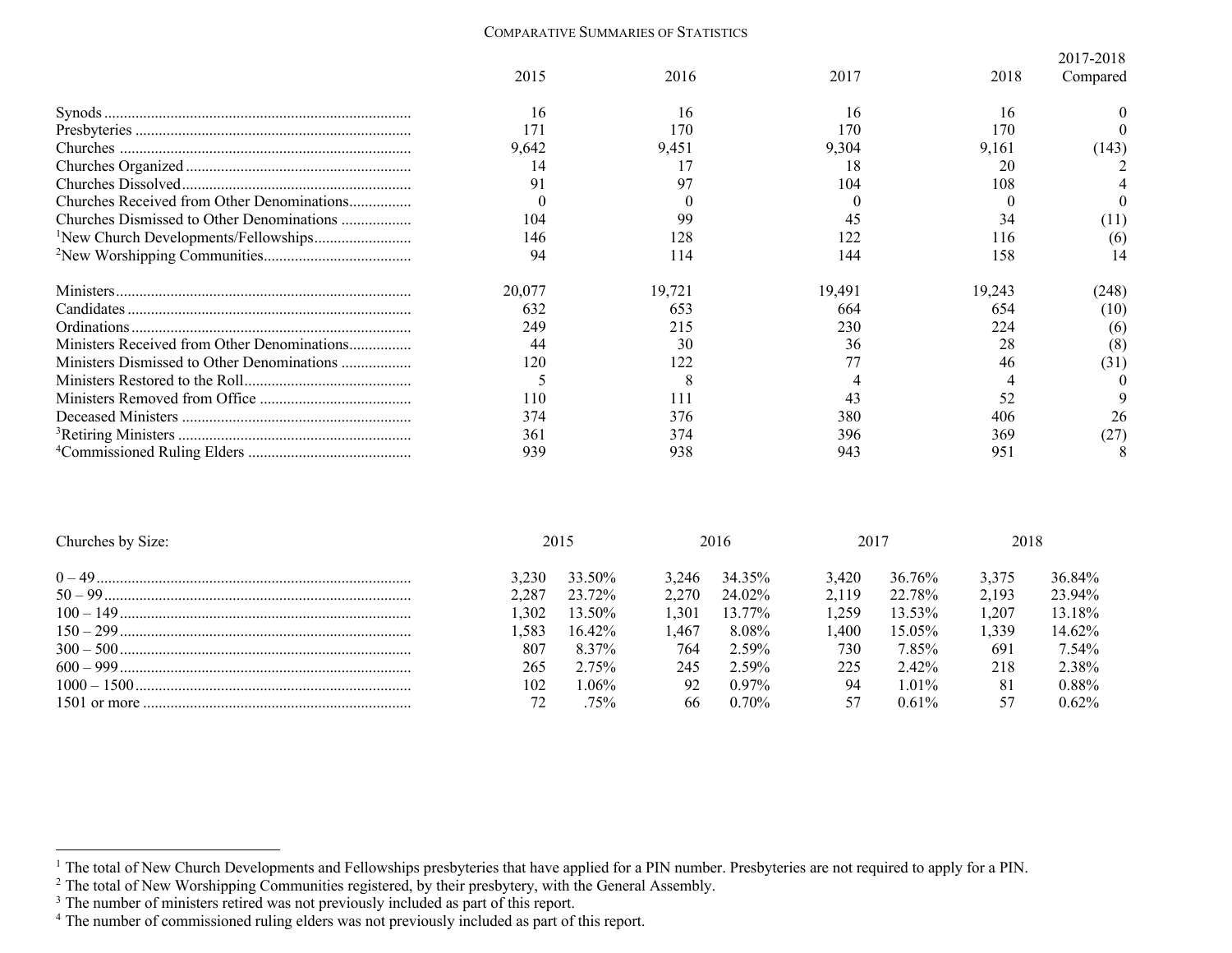## 82% of churches submitted statistical data, representing 87% of PCUSA membership.<sup>1</sup> The median presbytery has a membership of 6,266 persons. The average presbytery consists of 113 ministers, 54 churches, and 4 candidates.

|                                |               | 2015           | 2016          | 2017       | 2018                     | Difference    |
|--------------------------------|---------------|----------------|---------------|------------|--------------------------|---------------|
|                                |               | 1,572,660      | 1,482,767     | 1,415,053  | 1,352,678                | (62, 375)     |
|                                |               | $\theta$       | $\theta$      | $\theta$   | $-6,205$                 |               |
|                                |               | 917,150        | 864,855       | 825,695    | 793,629                  | (32,066)      |
|                                |               | 69,265         | 65,224        | 63,835     | 61,749                   | (2,086)       |
| Gains:                         |               |                |               |            |                          |               |
|                                |               | 14,969         | 13,687        | 12,960     | 14,858                   | 1,898         |
|                                |               | 11,904         | 11,243        | 10,716     | 9,578                    | (1, 138)      |
|                                |               | 21,662         | 20,623        | 19,599     | 22,005                   | 2,406         |
|                                |               | 10,557         | 9,713         | 8,867      | $\theta$                 |               |
| Losses:                        |               |                |               |            |                          |               |
|                                |               | 47,728         | 43,902        | 20,162     | 16,893                   | (3,269)       |
|                                |               | 27,469         | 26,193        | 25,565     | 24,478                   | (1,087)       |
|                                |               | 79,002         | 75,064        | 74,129     | 61,240                   | (12, 889)     |
| <sup>3</sup> Baptisms:         |               |                |               |            |                          |               |
|                                |               | 14,943         | 13,427        | 12,598     | 11,181                   | (1, 417)      |
|                                |               | $\overline{0}$ | $\theta$      | $\theta$   | 1,479                    |               |
|                                |               | 4,169          | 4,775         | 2,927      | 2,018                    | (909)         |
|                                |               | 554,481        | 507,609       | 475,412    | 488,728                  | 13,316        |
| Receipts                       | 2015          | 2016           | 2017          |            |                          |               |
| Contributions                  | 1,748,516,736 | 1,573,042,766  | 1,571,833,837 |            |                          |               |
| Capital and Building Funds     | 225,719,352   | 203,568,305    | 277,303,107   |            |                          |               |
| <b>Investment Income</b>       | 144,601,922   | 195,689,465    | 224,718,855   |            |                          | 2018          |
| <b>Bequests</b>                | 104,286,744   | 101,818,245    | 105,424,455   |            | Annual Income            | 2,306,132,231 |
| Other Income                   | 336,504,607   | 301,703,956    | 273,380,146   |            | Annual Expense           | 2,189,700,617 |
| Expenditures                   |               |                |               |            |                          |               |
| Local Program                  | 1,619,565,273 | 1,589,979,048  | 1,545,812,575 |            | Subset of Annual Expense |               |
| Local Mission                  | 132,737,066   | 118,754,125    | 114,961,239   |            | Spent on:                |               |
| Capital Expenditures           | 244,428,412   | 241,374,144    | 245,170,311   | Mission    |                          | 211,496,303   |
| <b>Investment Expenditures</b> | 61,108,564    | 45,916,972     | 54,338,620    | Personnel  |                          | 1,625,025,243 |
| Per Capita                     | 32,570,331    | 32,504,349     | 30,932,677    | Facilities |                          | 456,713,771   |
| Validated Mission              | 59,810,990    | 51,629,907     | 51,067,748    |            |                          |               |
| <b>Other Mission</b>           | 52,911,632    | 48,149,482     | 47,179,821    |            |                          |               |

<sup>1</sup> The 223<sup>rd</sup> General Assembly (2018) approved a new set of statistical questions and definitions.

<sup>&</sup>lt;sup>2</sup> On previous statistical reports, churches would use other gains or losses to make adjustments to their beginning members. This new category was created to separate those administrative changes from membership gains or losses.

<sup>&</sup>lt;sup>3</sup> Previously, baptisms were broken into two categories, children and adults.